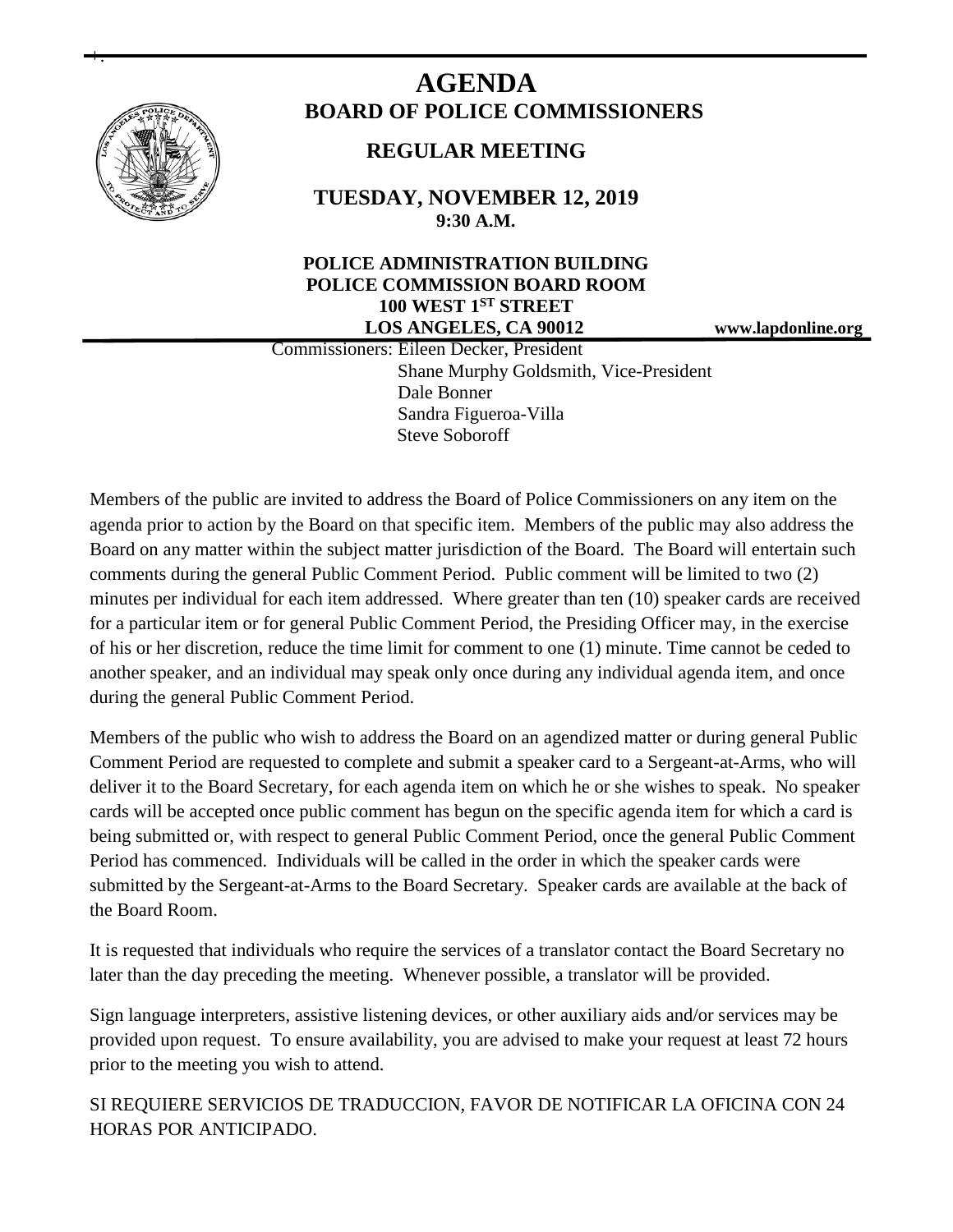#### **1. REGULAR AGENDA ITEMS**

A. DEPARTMENT'S REPORT, dated November 5, 2019, relative to the approval of the donation of a Dispute Resolution Training, valued at \$60,000.00, from the Los Angeles Police Foundation, for the benefit of Risk Management and Policies Division, as set forth. **EXECUTE: EXECUTE: EXECUTE: EXECUTE: EXECUTE: EXECUTE: EXECUTE: EXECUTE: EXECUTE: EXECUTE: EXECUTE: EXECUTE: EXECUTE: EXECUTE: EXECUTE: EXECUTE: EXECUTE: EXECUTE: EXECUTE: EXECU** 

Recommendation(s) for Board action:

APPROVE the Department's Report and TRANSMIT to the Mayor and City Council for acceptance.

B. DEPARTMENT'S REPORT, dated November 5, 2019, relative to the approval of the donation of locker cabinets, valued at \$39,420.00, from RAM Construction Services, for the benefit of Wilshire Area, as set forth. **[\[BPC #19-0304\]](http://www.lapdpolicecom.lacity.org/111219/BPC_19-0304.pdf)** 

Recommendation(s) for Board action:

APPROVE the Department's Report and ACCEPT the donation.

C. DEPARTMENT'S REPORT, dated November 6, 2019, relative to the donation of a venue and entertertainment costs associated with the hosting of a holiday party, valued at \$16,480.00, from the Los Angeles Police Foundation, for the benefit of Harbor Area, as set forth. **IBPC #19-0306** 

Recommendation(s) for Board action:

APPROVE the Department's report and TRANSMIT to the Mayor and City Council for acceptance.

D. DEPARTMENT'S REPORT, dated November 6, 2019, relative to the Arrest, Booking, and Charging Audit (AD No. 19-003), as set forth. **[\[BPC #19-0307\]](http://www.lapdpolicecom.lacity.org/111219/BPC_19-0307.pdf)** 

Recommendation(s) for Board action:

APPROVE the Department's report.

E. DEPARTMENT'S REPORT, dated November 5, 2019, relative to the approval of the donation of the hosting of a clergy breakfast, which included the venue and the breakfast for the event, valued at \$9,250.00, from the University of Southern California – Galen Center, for the benefit of the Los Angeles Police Department, as set forth.

[\[BPC #19-0305\]](http://www.lapdpolicecom.lacity.org/111219/BPC_19-0305.pdf)

Recommendation(s) for Board action:

APPROVE the Department's report and ACCEPT the donation.